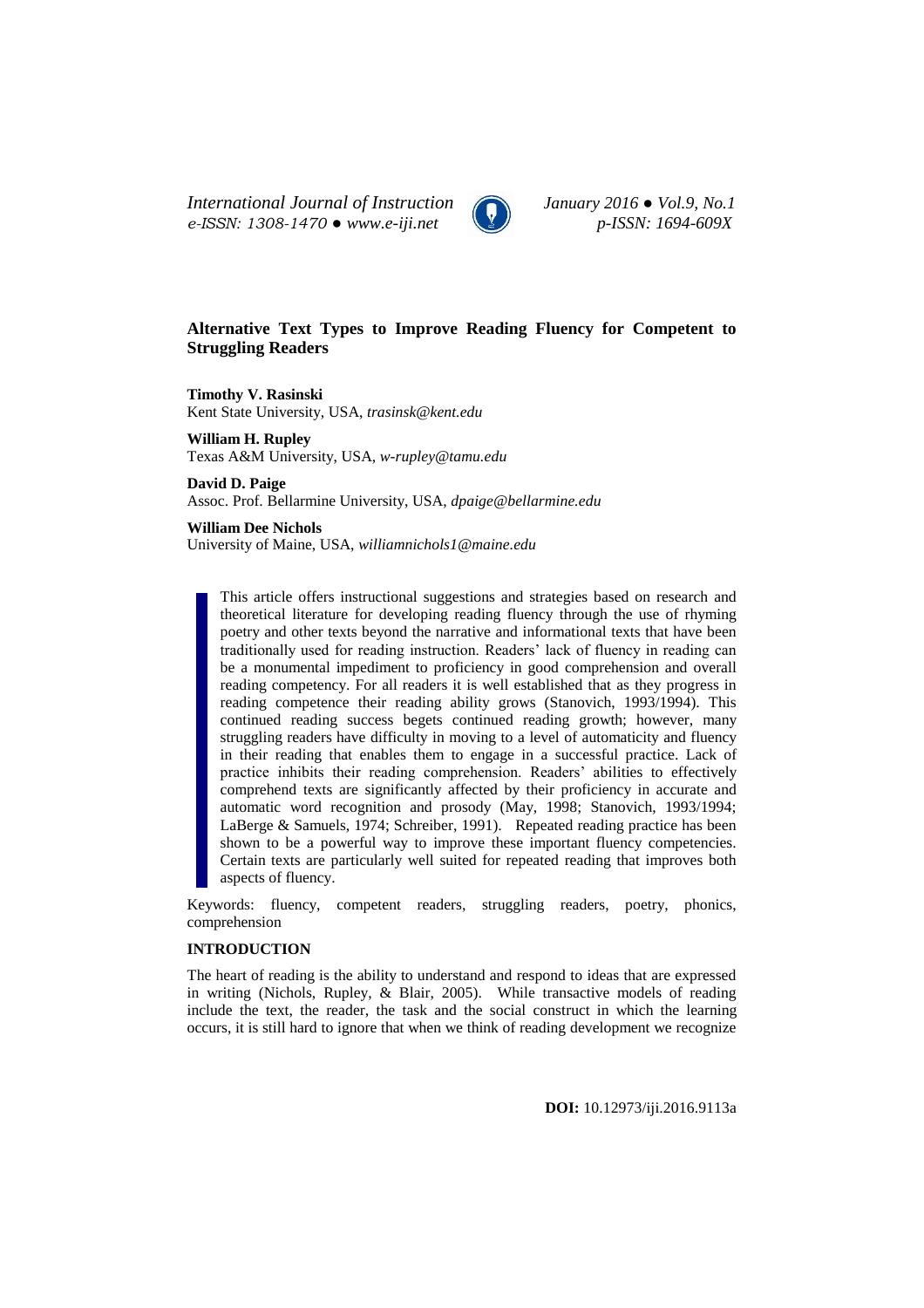two separate, but highly interrelated areas involved in the reading process - word recognition and comprehension (Hook & Jones, 2002). As students' skills in decoding words increases, the expectation becomes that they will develop the ability to read words quickly or automatically. They cannot take time to analyze every word they encounter (Richek, Caldwell, Jennings, 2002); therefore, word recognition must become automatic - something they are capable of doing instantly and independently (LaBerge & Samuels, 1974). With practice, beginning readers become more fluent readers, learning more and more "sight words", or familiar words that they can recognize at a glance without consciously employing decoding strategies (Unrau, 2004). As their corpus of words recognized quickly grows larger, it provides for continuous growth of quickly recognized words; fluency improves and comprehension is nurtured.

Lack of successful word recognition accuracy and automaticity can be significant impediments for progressing to a level of reading for meaning and learning. Many readers who struggle with word recognition have difficulty in moving to a point of automaticity and fluency in their reading that enables them to focus on comprehension of what they are reading (Valencia & Buly, 2004). Readers who lack sufficient practice in reading are unlikely to develop automaticity in word recognition (Rasinski, 2010). If students are unable to automatically recognize a substantial amount of words in their texts, their reading becomes laborious and slow, inhibiting comprehension and, possibly diminishing motivation to read (Levine, 2002; National Reading Panel, 2000; Stanovich, 1993/1994; Hoffman & Isaac, 1991). Research and reviews of research have demonstrated that readers' abilities to effectively comprehend what they are reading are significantly affected by their proficiency in accurate and automatic word recognition (May, 1998; Stanovich, 1993/1994; LaBerge & Samuels, 1974; Rasinski, Reutzel, Chard, & Linan-Thompson, 2011). Even mild difficulties in word identification can pull a reader's attention away from the underlying meaning, cause a reduction in reading rate, and create the need to reread selections in order to grasp meaning.

Not only do fluent readers read with adequate speed and word recognition automaticity, they also read aloud with good prosody or expression, using appropriate phrasing, intonation, and their oral reading mirrors their spoken language. Lack of appropriate prosody has been shown to be a contributor to a poor reading comprehension (Dowhower, 1989; Schreiber, 1991).

In the past, reading rate or fluency was not considered as a problem as long as the student could comprehend what was read (Rasinski, 2000). However, more recent research has shown that slow, disfluent reading cannot be ignored because it is evidence of Lack of word recognition automaticity and inefficient processing of text. Slow reading requires readers to take more time to complete a reading task than students who are fluent. Reading progress is determined by the amount read; therefore, this should be a concern for all teachers (Rasinski, 2000).

Many teachers provide phonics instruction to students who struggle to learn to read to compensate for initial reading problems. Often, these students become accurate decoders, but fail to reach a level of sufficient fluency (automaticity) to become efficient readers. Because fluency is a transitional stage that allows the reader to utilize higher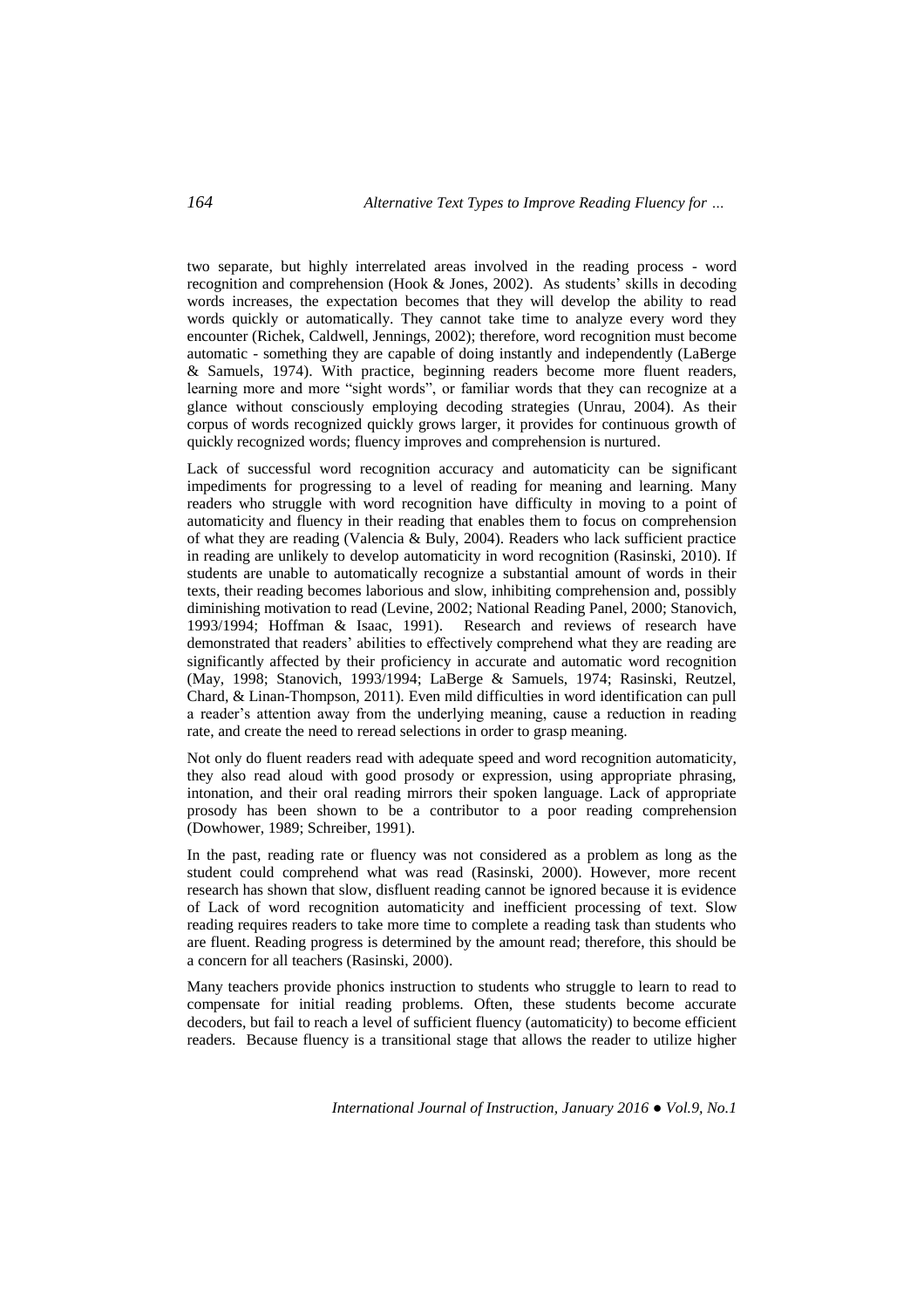order thinking skills necessary for more complex demands of comprehension (Rasinski, 2010), it is necessary for them to transition from simple word decoding in texts to fluent word recognition that allows them to construct meaning. Consequently, the implementation of techniques for improving automaticity and fluency is critical (Hook & Jones, 2002).

As students move beyond the primary grades and continue to struggle in reading development, their deficiency in word recognition does not receive the focus of many current mandated literacy programs adopted by school districts. The amount of unfamiliar vocabulary contained in many of the anthology selections that struggling readers encounter as they progress up the grade levels becomes a significant impediment to a successful comprehension and continued gains in reading (Baumann, 2009).

It would be impossible to directly teach all words that children might encounter in print. In primary grades, only a few thousand words usually receive direct instruction (Juel & Minden-Cupp, 1999/2000). So, how then, can teachers instruct struggling learners who perform below grade level? How can they increase fluency in order to improve comprehension? The National Reading Panel (2000) concluded that competence in beginning readers is fostered by instruction that includes strategies that enhance sight word vocabulary and fluency.

Phonics (accuracy in word decoding) and reading fluency (automaticity in word recognition and expressive reading) have been identified as two critical components in successful reading development (National Reading Panel, 2000). Indeed a long line of research and theory has noted the importance of being able to negotiate print accurately, effortlessly, and with meaningful expression and phrasing. Chall's (1996) model of reading development, described in more detail in the next section, incorporated both accurate and automatic word decoding and fluency as key milestones on the road to proficient reading.

# **CONCEPTUALIZING FLUENCY AND FLUENT READERS**

What is fluency and what do we mean when we say someone is a fluent reader? State of the art scholarly thinking suggests that fluency involves three components that, when working together, bring about fluency and set the stage for comprehension. Those three components are: (1) accuracy in word decoding, often referred to as competency in phonics, (2) automaticity in word recognition, and (3) appropriate use of prosodic features (oral expression) such as stress, pitch and suitable phrasing (Allington, 1983; Chall, 1996; Kuhn, 2005; Rasinski, Reutzel, Chard, & Linan-Thompson, 2011). According to Chall (1996), once students have established accuracy with print identification they must then become automatic with print recognition. While accuracy is important in identifying words, it is also important to further develop word recognition fluency or the ability to decode a word with relative ease, minimal cognitive effort, and little hesitation. This ability to be fluent is also called automaticity of word identification. In addition, as the learner's reading becomes increasing more fluent, he or she develops the ability to read with expression that reflects meaningful interpretation of the passage. Once learners develop this comfort with print, it becomes easier for them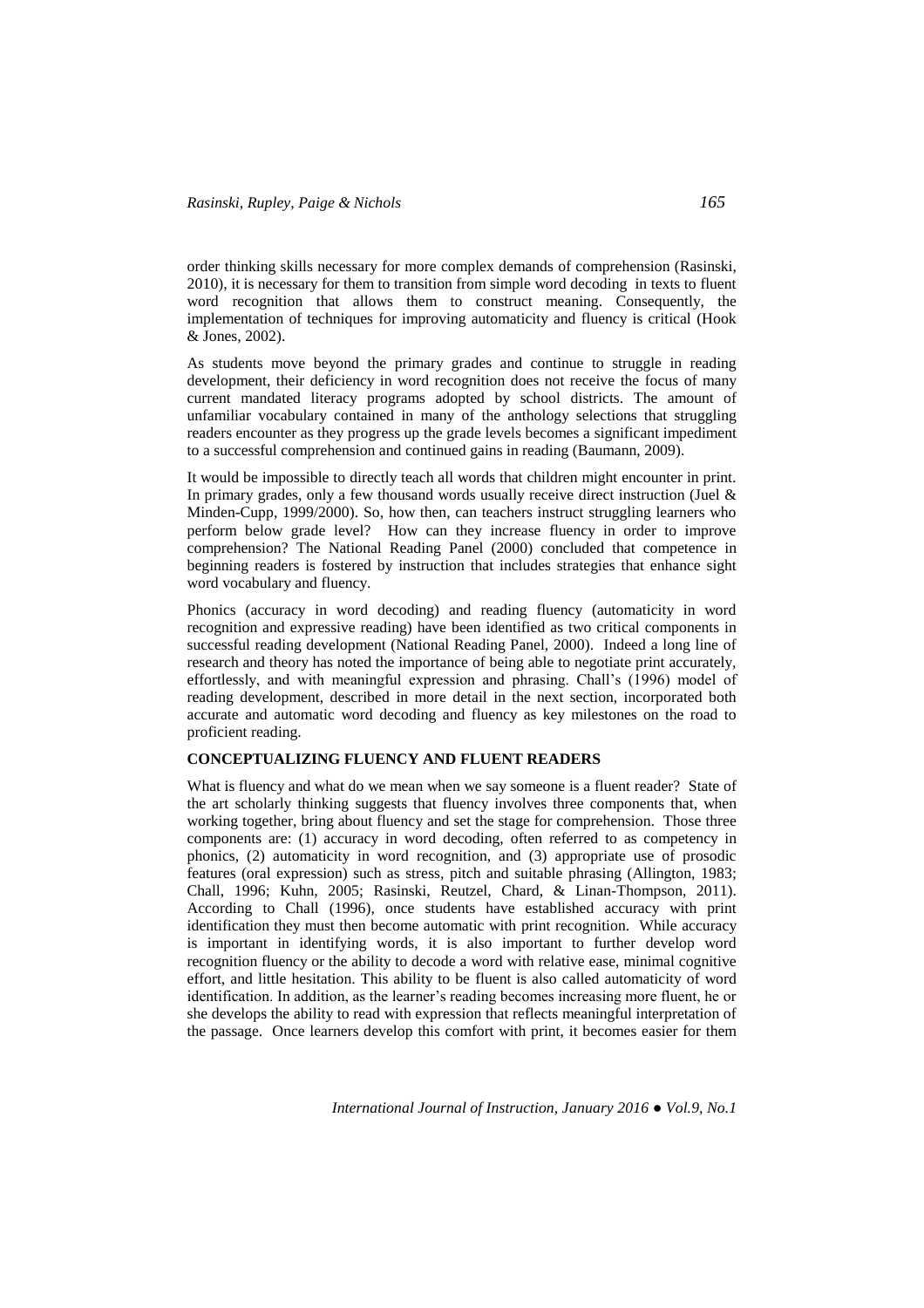to focus on comprehension rather than placing all of their attention to figuring out or decoding the words.

The importance of both phonics and fluency in reading development is beyond debate. Valencia and Buly (2004), for example, found that over 80% of elementary grade students who performed poorly on high-stakes tests of reading comprehension exhibited difficulties in one or more fluency related factors. In a large scale study of oral reading, Pinell et al. (1995) found that nearly half of the students who scored poorly on the reading portion of the National Assessment of Educational Progress exhibited difficulties in one or more aspects of fluency. For struggling learners who lack decoding skills and have not reached adequate levels of fluent reading, both phonics and fluency need to be taught and nurtured regardless of the grade level. The essential questions that emerge from past researches are not that phonics and fluency are important in reading and need to be taught, but how should they be taught in ways that involve authentic and engaging reading?

In most reading curriculum phonics and fluency are thought of as distinct; that they should be taught separately. Indeed, Chall's (1996) own model of reading development posits that they develop sequentially, first mastery in decoding followed by fluency. Although this may seem logical, we are always searching for ways to create synergy in instruction – instructional methodologies in which the whole of the method provides a greater impact than the sum of its parts.

### **Engaging the Struggling Reader in Fluency Instruction**

Reading instruction for all students should be as engaging and as authentic as possible. Traditional phonics and word recognition instruction has had a less than stellar reputation among struggling learners as students have been asked to complete endless worksheets and engage in monotonous reading and chanting of words in isolation on flashcards, word banks, word walls, and the like. Similarly, we see fluency instruction also as devolving into rote oral repetitive reading of texts rarely meant to be read aloud (informational texts) and for the primary purpose of reading them at a targeted rate (Rasinski, 2006). Not only does such instruction run the risk of having students acquire the notion that reading fluency and fast reading are one and the same, it also provides students with an instructional routine that is not found in the real world and that is less than engaging. This sort of instruction often leads students to think of reading as boring and uninteresting – something to be avoided, further perpetuating the problems associated with struggling reading.

Beyond the initial teaching of decoding, interesting and varied practice is essential in helping the struggling reader achieve accuracy in decoding and fluency. While it could be inferred that in order to develop fluency, students should be provided with an abundance of opportunities to practice reading, we feel that in order for this practice to be successful it should come under the guidance and scaffolding of a teacher. Much of the research on fluency uses analogies that compare fluency development to learning in sports or music where repeated practice leads to fluent reading, in much the same manner as repeated practice of a piece of music leads to mastery of the piece practiced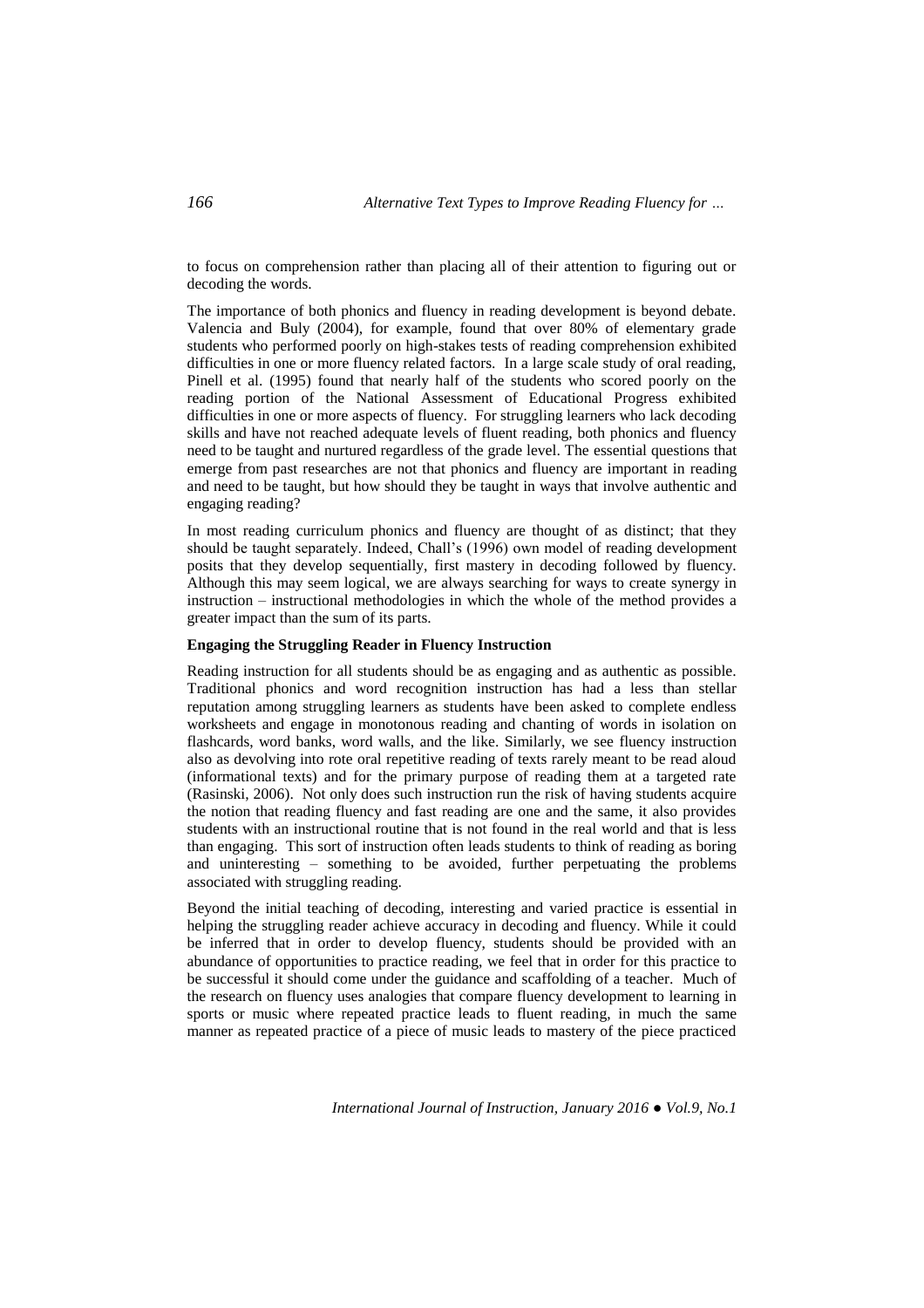as well as other pieces not previously played. For many beginning teachers this transfers into simply providing time for students to read (Sustained Silent Reading {SSR}, Drop Everything and Read {DEAR} & Accelerated Reader {AR}). But as many coaches will tell you, it is not practice that makes perfect; it is a perfect practice that makes perfect. In other words having a coach directly working with you, modeling the desired outcome and providing scaffolded and repeated practice is more effective than just practicing on your own. A music student, for example, will practice a piece under the guidance of an instructor who models and provides feedback to the student. The student will practice the repeated selection until he can hit all the notes automatically and begin to think about phrasing, emphasis, and other interpretive features of playing. The improvement from practicing the one piece will also carry over to improve playing on subsequent pieces never played previously by the student.

# **THE SECRET IS IN THE TEXT USED TO TEACH FLUENCY**

We know that in order for struggling readers to develop fluency they need to be provided with opportunities to read connected text at their independent/instructional level (Rasinski, 2010), first under the direct guidance of a teacher, and then independently with the teacher monitoring at appropriate intervals. Moreover, we feel that phonics and fluency can be taught in a way that is synergistic – one activity that develops word recognition accuracy, automaticity, and expressiveness. The secret is in the text used to teach phonics and fluency – rhyming poetry.

### **Rhyming Poetry for Teaching Phonics**

Quite simply, the reason we advocate rhyming poetry for teaching phonics is that such poetry contains rhyming words. One approach for teaching phonics has been termed an analytical approach. Certain and relatively common spelling or orthographic patterns have consistent pronunciations. Readers who can perceive these spelling patterns in one word they decode can then apply that knowledge to analogous words – other words that contain the sound often have the same last spelling pattern. Word recognition is made more efficient as readers process these spelling-sound patterns that appear in many words and not as individual letters but as one unit.

The objective is to teach readers these common orthographic patterns so that they can use their own knowledge of these patterns when encountering words containing the patterns in their own reading. This approach to phonics instruction has been recognized and endorsed by leading scholars in reading (Adams, 1990; Cunningham, 20012 Ehri, 2005; Gaskins, Ehri, Cress, O'Hara, & Donnelly, 1996-1997; Gunning, 1995; Snow, Burns, & Griffin, 1998). The orthographic patterns can take a variety of forms prefixes, suffixes, and Latin and Greek roots, are a few. But perhaps the most important patterns to teach early readers are the vowel-consonant combinations called word families, phonograms, or rimes.

### **Vowel-Consonant Combinations**

Rimes consist of the part of a syllable that begins with the vowel and contain any consonants that may follow the vowel. For example, the –at in hat and cat is a word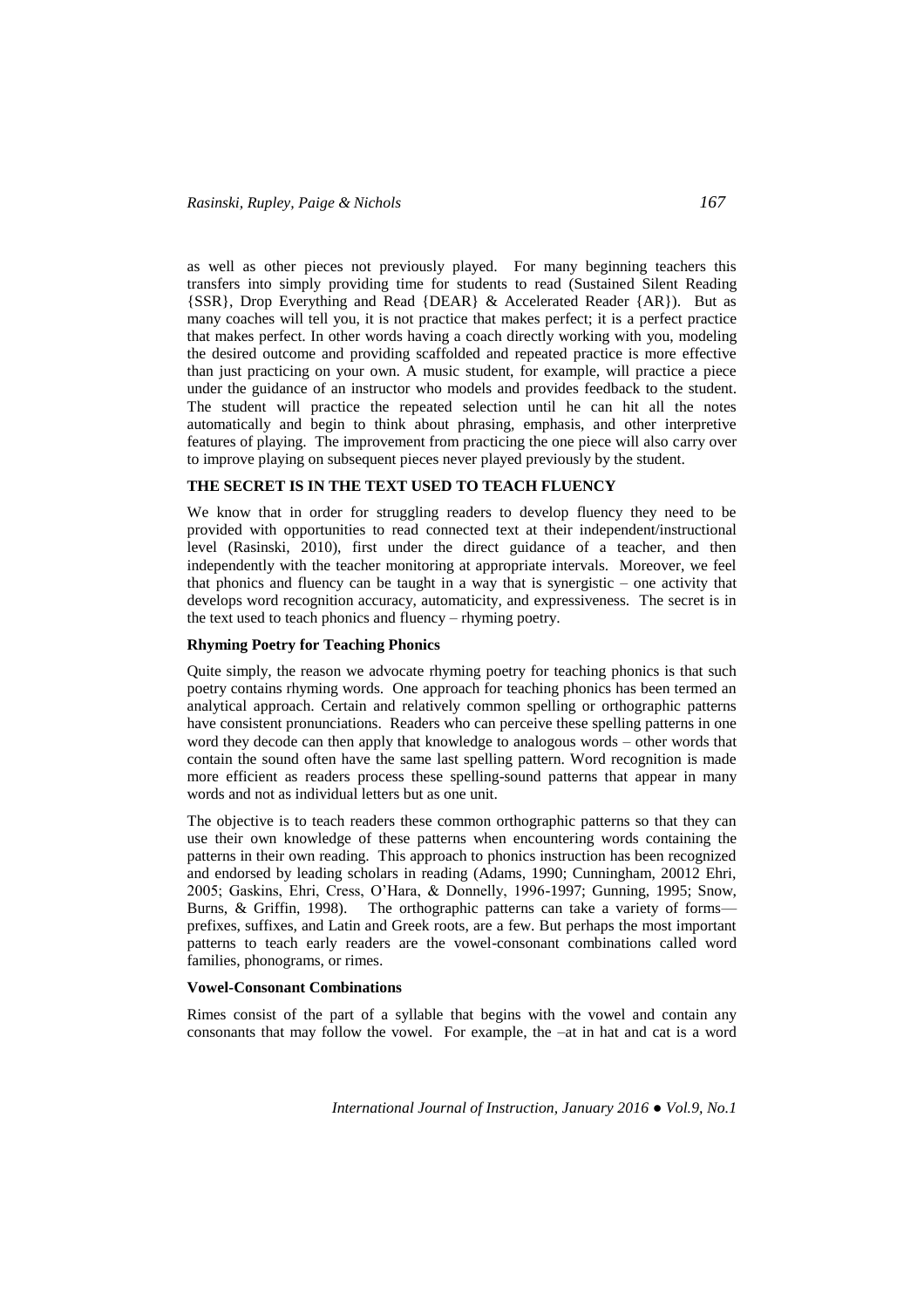family as is the -ight in flight and sight. There are several hundred-word families worth teaching and students who can recognize these word families in one and multisyllabic words have the ability to process such words accurately and efficiently. Edward Fry (1998) demonstrated the utility of word families in his most common phonograms in Table 1.

Table 1: Most common word families

| -ab  | -at     | -ink  | -ore             | -unk |
|------|---------|-------|------------------|------|
| -ack | -ay     | $-ip$ | -ot              | -y   |
| -ag  | -ell    | -ight | -out             |      |
| -ail | -est    | -ill  | -ow (how, chow)  |      |
| -aim | -ew     | $-im$ | -ow (bow, throw) |      |
| -am  | -ed     | $-in$ | $-op$            |      |
| -an  | -eed    | -ine  | -uck             |      |
| -ank | -ick    | -ob   | -ug              |      |
| -ap  | $-$ ing | -ock  | -um              |      |

According to Fry (1998), knowledge of the word families listed in Table 1 provides the reader with the ability to decode and spell 654 one-syllable words simply by adding a consonant, consonant blend, or consonant digraph to the beginning of the word family. Beyond one-syllable words, knowledge of these word families can help readers at least partially decode thousands of words in which these word families regularly appear. The value of word families in helping students decode words is enormous.

Teachers commonly teach word families. A typical approach is to teach a particular word family, create a list of one-syllable words that contain the word family, and practice the reading the words in isolation over the course of several days (Cunningham, 2012; Gunning, 2008). Practice is often embedded in instructional activities that use the words for spelling instruction and call attention to the words in a students' reading. However, for some students who struggle in word decoding, this approach is not sufficient (Blair, Rupley, & Nichols 2007); they need to recognize the word families in actual reading experiences and receive continued and guided practice in decoding other words in the selected families. Indeed, we often see students who can read the words on the word wall or flashcards without difficulty, but become stumped when seeing the same words in connected reading materials. These students especially need multiple and varied opportunities to read these texts. What kinds of texts feature such words with sufficient frequency to draw attention to the targeted word family? Rhyming poetry is one such text type.

### **Pertinent Examples of Rhymes for Instruction**

The following rhymes (Rasinski, Rupley, & Nichols 2012) for example, would be representative of those appropriate for teaching, practicing, and learning the –ay, -ot, and –old word families.

- *Peas porridge hot*
- *Peas porridge cold*
- *Peas porridge in the pot*
- *Five days old.*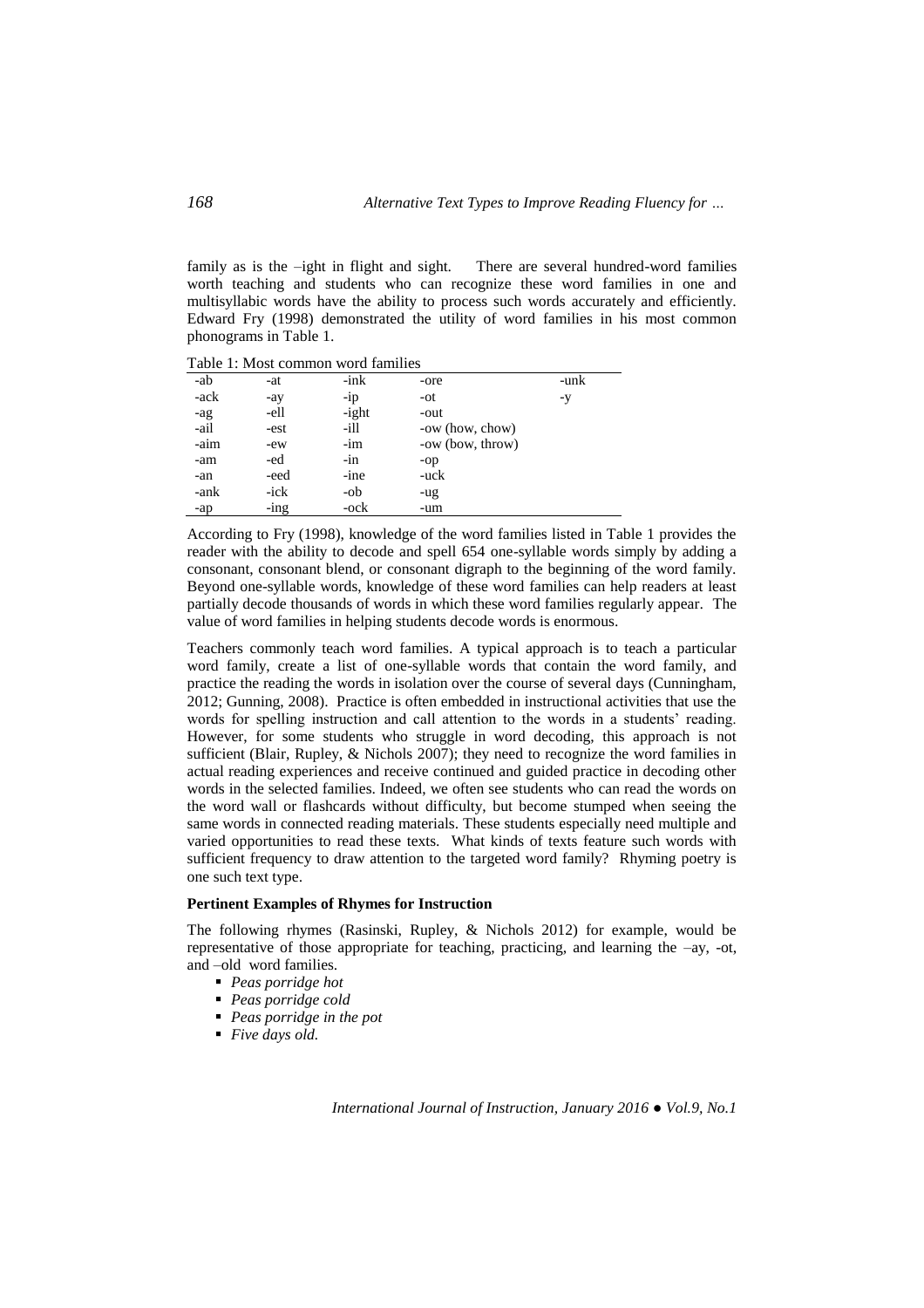According to Ediger (1998) "phonics instruction could become an inherent part of the reading of poems.‖ Sharing poetry in the classroom should become a fun, relaxed opportunity for students to expressively explore language and at the same time develop phonetic knowledge (Ediger, 1998). Reading favorite, familiar poems that have elements of rhyme and rime help students become more conscious of rhyming words and their corresponding rimes; thus transferring this experience to other word recognition and phonics techniques (Holdaway, 1979; Eidger, 1998). Repeated oral readings of selected poems guided by the teacher, read and shared with peers facilitates the learning of words and letter/sound patterns and provides students with a richer understanding of print (Carbo, 1989; Holdaway, 1979). Ediger (1998) concludes that providing opportunities for students to explore language through expressive oral reading and creative writing of poetry assists learners in becoming proficient in phonics. Research using poetry with elements of rhyme has been found to help students become conscious of orthographic features and this consciousness leads to enhanced word recognition, fluency, and comprehension (Rasinski & Zimmerman, 2013).

### **Repeated Oral Readings/Modeling/Scaffolding to Promote Fluency**

Repeated oral reading of texts (practice), along with abundant modeling of fluent reading and supporting students while reading orally by reading with them, have been identified as key methods for teaching reading fluency (Kuhn & Stahl, 2000; National Reading Panel, 2000; Rasinski, 2010; Rasinski & Hoffman, 2003). In repeated oral readings, students read text several times until they can read with a degree of fluency. Studies have found that repeated readings leads to improved student word recognition accuracy, reading rate (a measure of automaticity), expressive and meaningful reading, reading comprehension, and confidence in reading, not only on the passages the students have practiced but also on new never-before-seen texts.

Although the value of the repeated readings has been well established, the mode of implementing it remains an issue (Rasinski, 2010, 2012). In many fluency programs students engage in rote and somewhat mindless oral repetitions of texts for the primary purpose of increasing reading speed. We find students, especially students who struggle or are already unmotivated to read, often lose interest in such approaches. Thus, we have searched for more appealing and motivating ways to engage students in repeated readings. One possible strategy is having students perform for an audience. If oral performance is a natural outcome or goal of repeated reading, we then ask, what sorts of texts or genre is meant to be performed for an audience? Although informational texts can be developed for performance they are not normally thought of as an engaging and interesting text for performance.

Certain texts do exist for performance (and by extension, rehearsal) – these include speeches, songs, scripts, and poetry (Rasinski, 2010). Speeches are, by definition, orally presented texts. Reading a speech silently and then hearing it performed demonstrates the power or oral and prosodic reading. We find that speeches and segments of speeches from American history are wonderful ways to extend social studies into oral reading performance.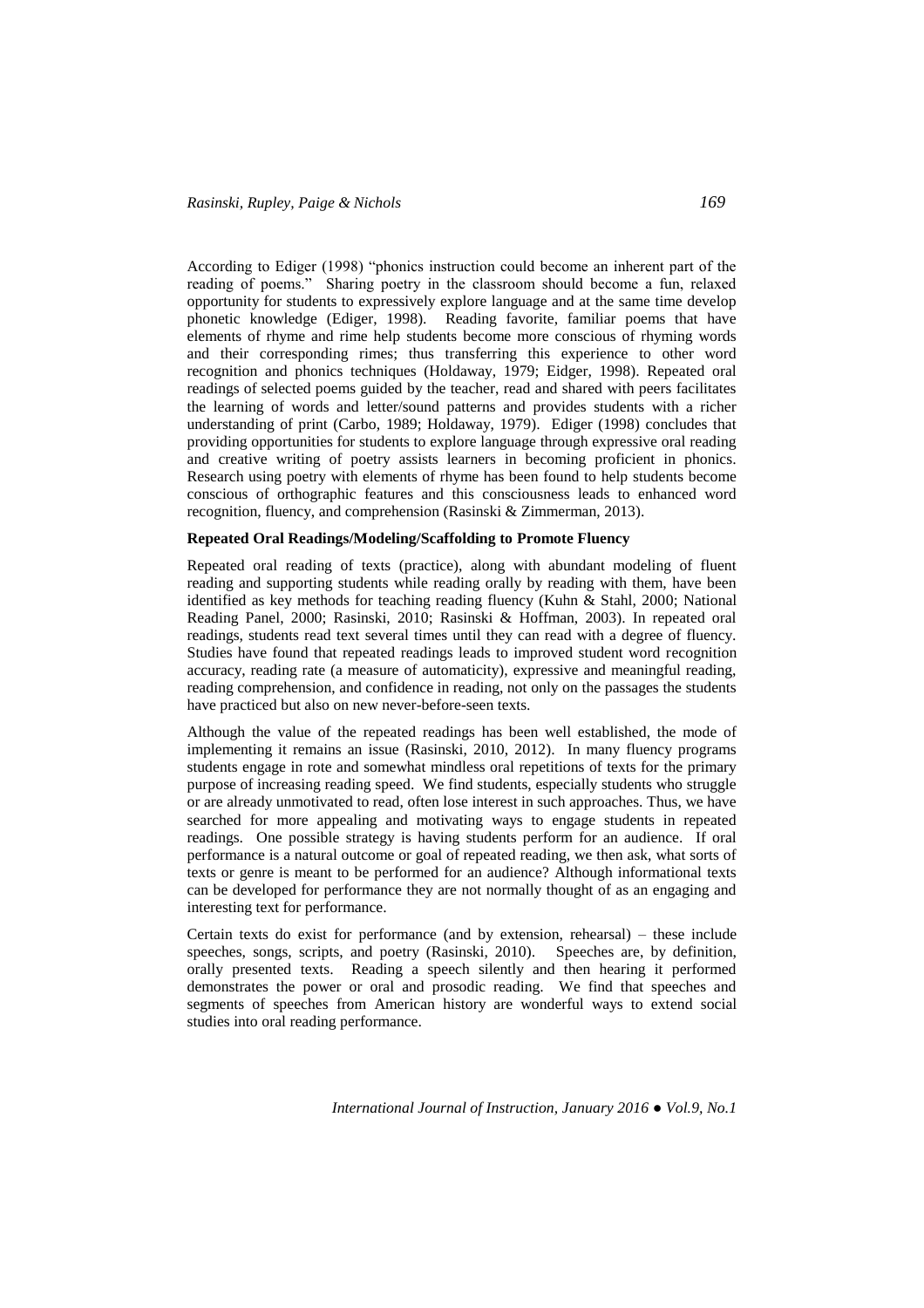Similarly, scripts, usually presented in the form of reader's theater, are meant to be performed orally and rehearsed. Reader's Theater involves the performance of a script without costumes, props, scenery, or acting. The performers only have their voices to communicate meaning. Thus, practice, with a focus on prosodic-oriented performance is the goal. Evidence of the value of reader's theater for developing fluency, particularly among struggling readers, is growing (e.g. Martinez, Roser, & Strecker, 1999; Caldwell, Nichols, & Mraz, 2006; Griffith & Rasinski, 2004).

Song lyrics and poetry, too, are meant to be performed. Lyricists and poets write their texts to be performed orally for an audience. That is why there are sing-alongs, concerts, poetry slams, poetry cafes, and poetry parties. Songs and poetry are a natural text choice for performance and practice. Moreover, songs and poetry are genres of text that have to some extent, been excluded from the reading curriculum. Most reading curricula are dominated by informational and narrative texts – poetry and song (and for that matter scripts and speeches) have been given secondary or, in some cases even tertiary positions in most reading curricula. We argue that with the lack of speeches, scripts, songs and poetry, students are missing out on genre that allows them to appreciate the beauty of the language from a number of vantage points – meaning, sound, rhythm, and expression. Thus, we feel that songs and poetry are naturals for promoting reading fluency, and that rhyming poetry has a strong potential for developing both competency in both phonics and fluency.

## **Using Rhyming Poetry to Teach Phonics, Fluency, and Love of Language**

So how might a teacher use rhyming poetry to teach both phonics and reading fluency? We'd like to suggest a three-step sequence of instruction. The initial step begins in much the same way that teachers have been teaching word families for years. A teacher identifies a target word family -- demonstrates spelling and sound, and then brainstorms words that belong to that word family. So, for example, if the word family being taught is ay, the teacher and students would brainstorm words such as day, say, may, jay, pay, play, stay, pray as well as some multisyllabic words such as daylight and playmate. Then, over the course of the next several days the teacher and the students read, discuss, and practice the list of words for that word family.

Step two moves the word family instruction and practice from words in isolation to words in texts – rhyming poetry. We find that some students can read the word list very well, yet continue to have difficulty when seeing the same words in texts. Thus, in this next step the teacher brings in one or more poems that feature the word family under study. For example, after reading the ay word list, the teacher will put the following rhyme on chart paper and using a shared reading process, read it with students several times throughout the day and encourage students to orally read it on their own as well.

- *Rain rain go away*
- *Come again another day*
- *Little Johnny wants to play.*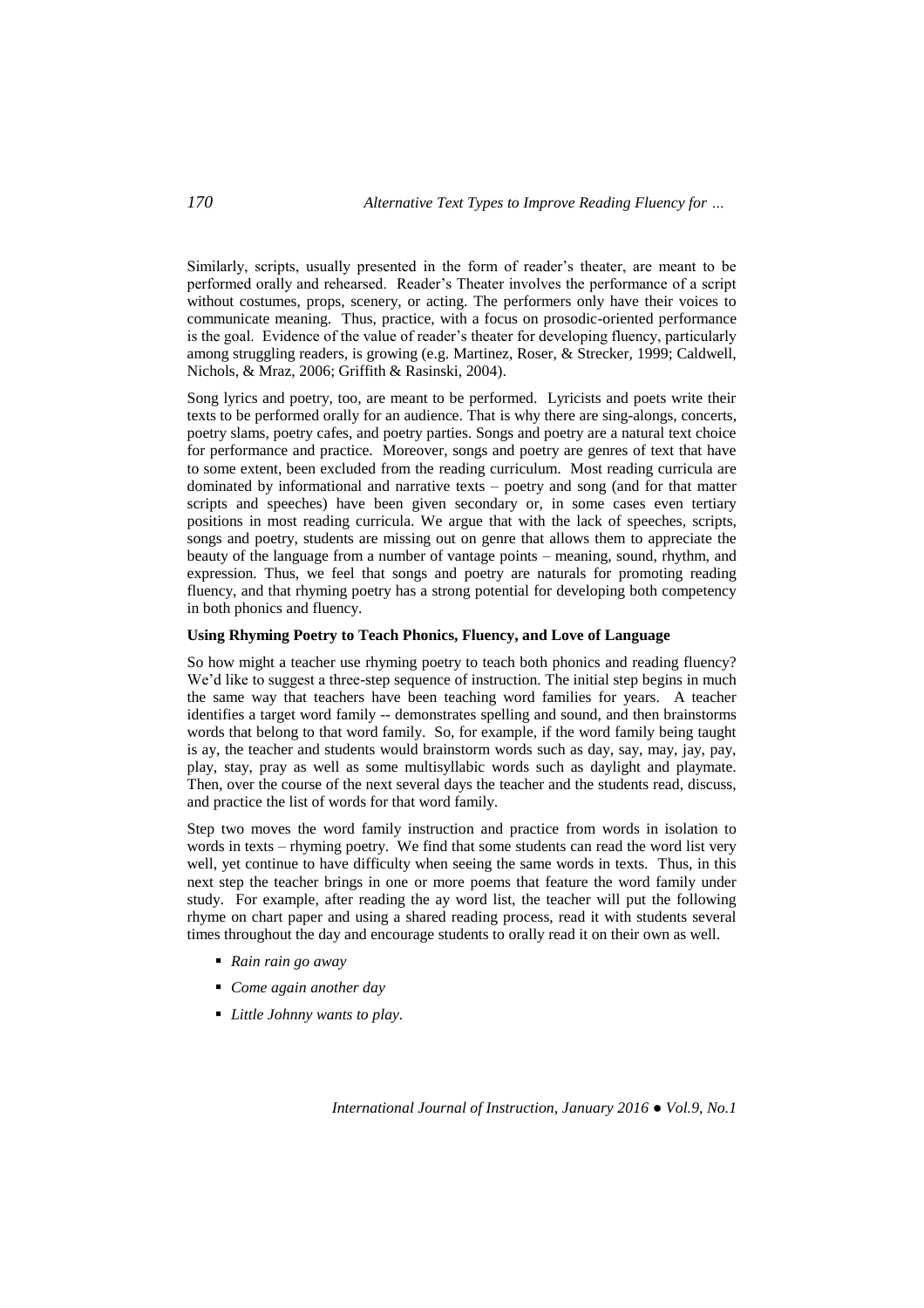The teacher or a student points to the words as they are read, drawing the children's visual attention to the words themselves. Once the rhyme is essentially memorized, the teacher will have students read individual words removed from the poem (this includes ay words as well as other interesting words such as little and again).

If the teacher cannot find an appropriate poem to share with students for a particular rhyme, she can easily write her own. Perhaps the easiest way to do this is to create a parody of an already existing rhyme. For example, when working with the ay word family this adapted version of Diddle Diddle Dumpling My Son John is an excellent example:

- *Fiddle diddle dumpling my boy Jay*
- *Loves to play and play all day.*
- *Until he found a haystack where he stayed the next day*
- *Fiddle diddle dumpling my boy Jay.*

The third step is the natural outgrowth of step two. If students see that their teacher can write a poem, they can be encouraged to write their own rhyme that features the targeted word family. They already have a list of rhyming words as well as an example or two of a poem that has been written. In step three students can cooperatively work with a classmate, an older partner, or a parent to write their rhyme. Then, for the next class meeting students put their rhymes on chart paper and phonics instruction for that day becomes a poetry festival. There can be four or five poems hanging from chart paper in the classroom and teacher and students going from one poem to the next. The student who wrote the poem reads it first, then read several times through by the group, and finally individuals and groups of children volunteer to read it. After several readings, words from the poems are taken out of context and read in isolation and put on the word wall. Then it is off to the next poem, and then the next one.

This version of Diddle Diddle Dumpling can work well when studying the ed word family.

- *Diddle diddle dumpling my son Fred*
- *Slept all day on his bed.*
- *Woke up at midnight and said there's a monster under my bed.*
- *Diddle diddle dumpling my son Fred.*

This three-step sequence serves multiple purposes. It allows all students to develop mastery of the word families in and out of context, it promotes fluency through repeated and assisted readings, it allows children to take delight in the rhythmical nature of words found in short poems, and it nurtures beginning writing skills as students write (and publish) their own word family rhymes.

Other performance genres are easily adapted for instruction in fluency, and to a lesser extent for developing phonics and word recognition skills. For speeches students read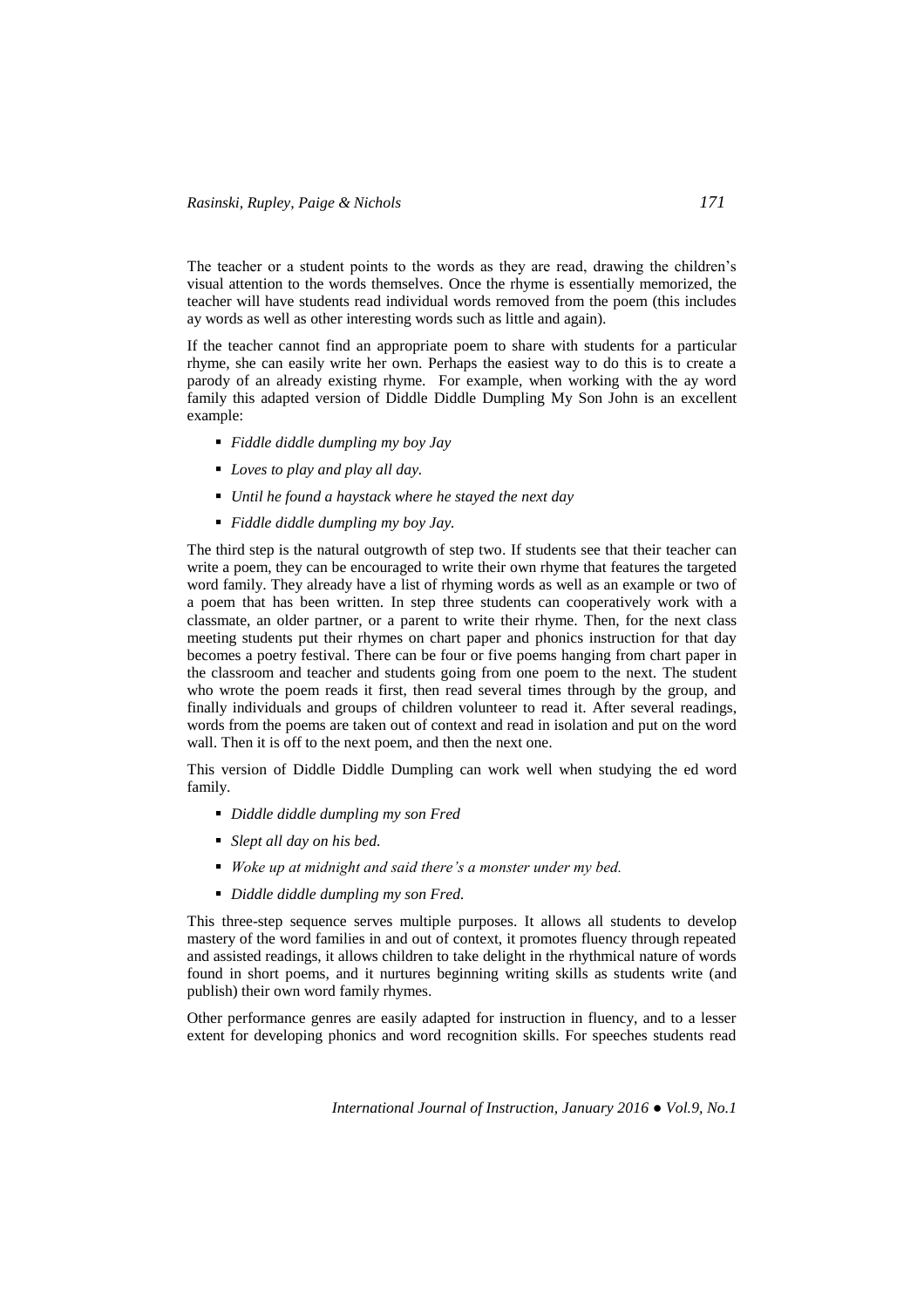segments from memorable speeches from American history such as Martin Luther King's I Have a Dream speech, Sojourner Truth's famous Ain't I a Woman speech, or Kennedy's first inaugural where he states, "Ask not what your country can do for you; ask what can you do for your country."

Reader's theater scripts can include any of the commercially prepared scripts now offered by commercial publishers or free scripts available on the internet (e.g. [http://www.teachingheart.net/readerstheater.htm\)](http://www.teachingheart.net/readerstheater.htm). Teachers either writing scripts or having students write their own that are excerpted from trade books, or from the basal reading series the students may be using are additional resources. Stories that have plenty of dialogue are easy for transforming into a script, rehearsing, and then performing for an audience.

The songs that can be used are the same ones sung when we were in school (e.g. I've Been Working on the Railroad, Camptown Races, Oh Susannah, etc.). Patriotic songs, as well as songs popular at different periods in American history (e.g. Yankee Doodle). Most are readily available on internet sites and are usually in the public domain (e.g[.http://www.theteachersguide.com/ChildrensSongs.htm\)](http://www.theteachersguide.com/ChildrensSongs.htm).

Whether poems, speeches, scripts, or songs are used, instruction must ensure that students have easy visual access to the text so that they can visually inspect or read the words while performing the text. Once these texts are read and reread, to the point of near memorization, words and word features can be pulled from the text and studied in isolation – examining for letter-sound generalization, word families, affixes, and other features important for word recognition and vocabulary growth.

### **CONCLUSION: DO APPROACHES SUCH AS THESE ACTUALLY WORK?**

The short answer to the question posed in the heading is "Yes, these do work! Remarkably well." We have observational and anecdotal reports from teachers who use approaches similar to these with extremely positive and lasting results. Empirical research is also beginning to weigh in on this approach and support its efficacy in working with struggling readers (Caldwell, Nichols, Mraz, 2006; Nichols, Rupley, & Rasinski, in progress).

One study of a word family/fluency approach called Fast Start (Padak & Rasinski, 2004) involved parents of first grade children reading and rereading short rhymes with their children and then using the rhyming words as a vehicle for word family instruction (Rasinski & Stevenson, 2005). In just twelve weeks time of using Fast Start 10-15 minutes per day with their children at home, Rasinski and Stevenson (2005) report that at-risk children using Fast Start make 50% more progress than children not using Fast Start and nearly doubled the gain in reading fluency over children not doing Fast Start with their parents.

Also, in a recent study which focused on struggling learners at an Urban Equity Plus School, it was noted by the researchers that during the six week study using selected readers theatre scripts following a repeated reading model that the students on an average increased their words correct per minute by 37.3 (Caldwell, Nichols, Mraz,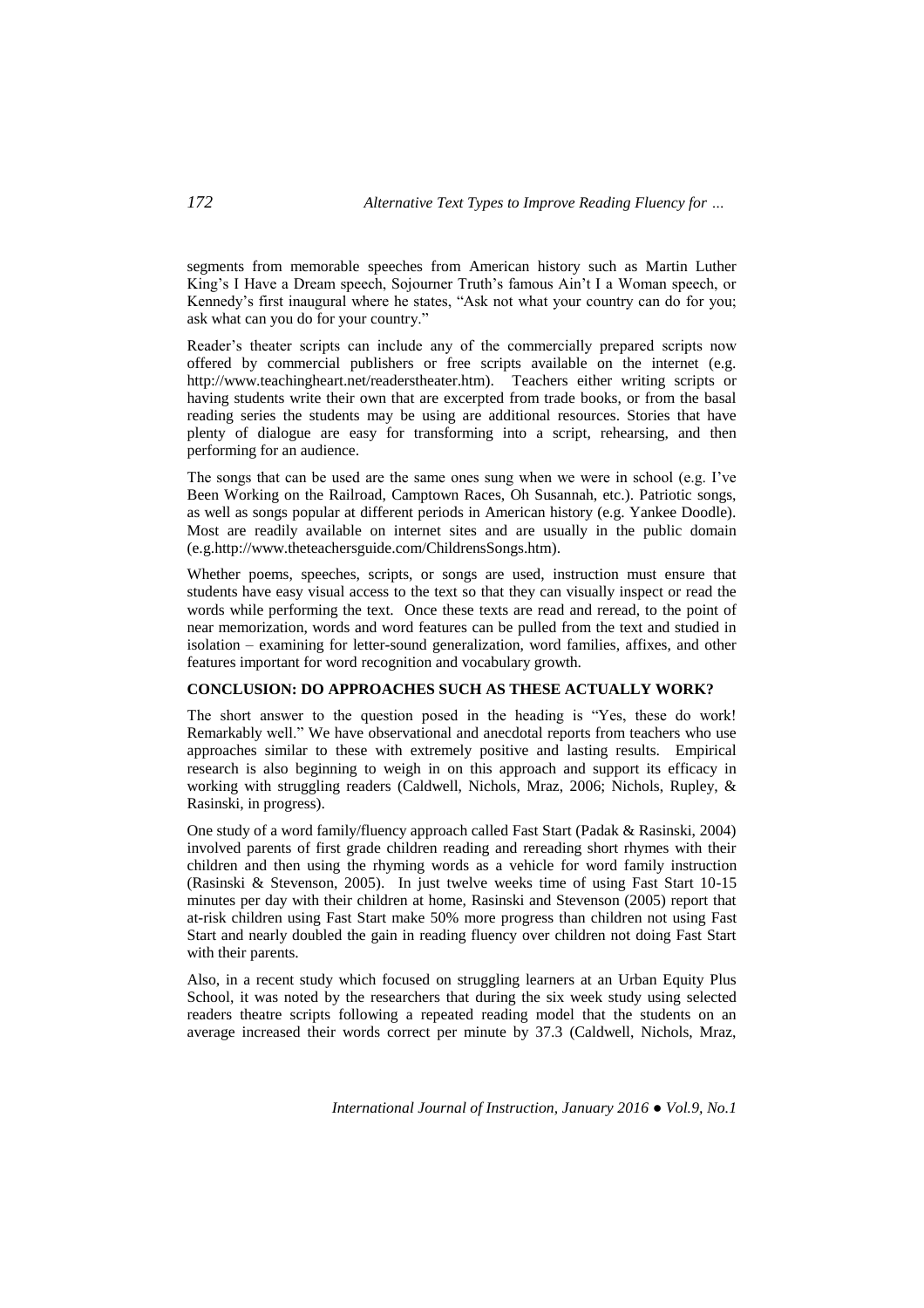2006). The largest gain on the posttest measure was an increase of 69 WCPM while the smallest increase was 21 WCPM (Words read correctly per minute). However, the student who had the smallest absolute gain in WCPM had a very large relative increase (289%) in WCPM from the pre- to post-test. The results of this study indicated that the students increased their word recognition automaticity as measured by WCPM more in six weeks than they had done in their previous two years of education.

An ever-growing body of scientific studies, conducted in actual and authentic classroom or clinical settings, have found that the use of alternative texts such as poetry, song lyrics, readers theater scripts, and speeches leads to improvements not only in measures of reading fluency (accuracy, automaticity, and prosody), but also, and more importantly, in reading comprehension and overall reading achievement (Crosby, Rasinski, Padak, & Yildirim, 2014; Griffith & Rasinski, 2004; Iwasaki, Martinez, Roser, & Strecker, 1999; Rasinski, Yildirim, & Zimmerman, 2014; Vasinda & McLeod, 2011; Wilfong, 2008; Young, Mohr, & Rasinski, 2015; Young & Rasinski, 2009; Zimmerman, Rasinski, Melewski, 2013). These studies employed a simple methodology in which students regularly engaged in repeated readings of poetry, scripts, and other alternative texts for the purpose of eventually performing the texts for an audience.

Primary grade teachers have long used choral reading of rhymes and poetry to develop a sense of togetherness in the classroom (Paige, 2011). More recent thinking and research on the topic (Padak & Rasinski, 2004; Rasinski & Stevenson, 2005) find that the use of poetry and rhymes in choral reading, whether at home or in school, is a powerful tool to help students develop mastery over word decoding and reading fluency, two key goals of the elementary reading program.

Future research should continue to refine our understanding of how the use of poetry, and other alternative texts can improve reading curricula and reading outcomes for students. For example, future researchers may wish to examine the role of alternative texts with students in the middle and secondary grades. Other research may wish to examine the ideal length of treatments with alternative texts to improve students' foundational reading competencies. Still other research may wish to explore how the use of alternative texts may affect students' attitude and motivation for reading. We hope that this article may spur other scholars to direct their research interests in literacy toward the effects of using alternative texts in instruction.

Taken as a whole, however, the studies reported here provide a solid evidence that the use of scripts, poetry, song lyrics and other alternative texts can indeed improve the foundational reading outcomes (word recognition accuracy, automatic, and prosody) for students, especially for those who struggle in achieving success in reading achievement due to a lack of foundational competencies. Moreover, the regular use of such texts adds greater variety and interest to the corpus of texts used in literacy instruction and found by readers to be enjoyable and engaging to read.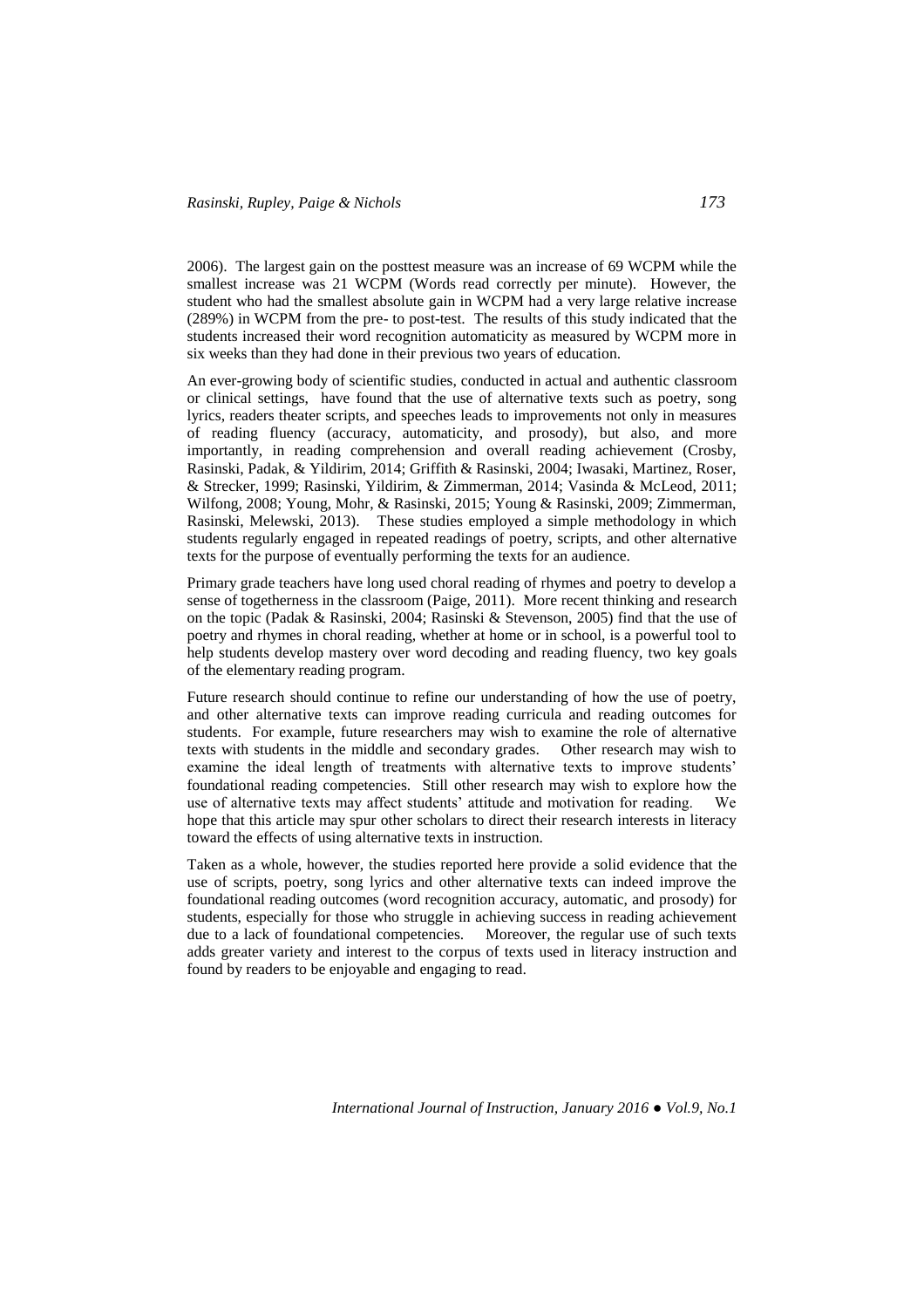### **REFERENCES**

Adams, M. J. (1990). *Beginning to read: Thinking and learning about print*. Cambridge, MA MIT Press.

Allington, R.L. (1983). Fluency: The neglected goal of the reading program. *The Reading Teacher, 36*, 556-561.

Baumann, J. F. (2009). Vocabulary and reading comprehension. In S. E. Israel and G.

G. Duffy (Eds.), *Handbook of research on reading comprehension* (pp. 323-346). New York, NY: Routledge.

Blair, T. R., Rupley, W. H., & Nichols, W. D. (2007). The effective teacher of reading: Considering the "what" and "how" of instruction. *The Reading Teacher, 60(5), 432-438.* 

Caldwell, S., Nichols, W. D., & Mraz, M. (November, 2006) *"Increasing students' oral reading fluency through readers theatre."* Paper presented at the national meeting of the College Reading Association in Pittsburgh, PA.

Carbo, M. (1989). How to record books for maximum reading gains. *National Reading Styles Institute.*

Chall, J. S. (1996). *Stages of reading development* (2nd ed.). Fort Worth, TX: Harcourt-Brace.

Crosby, S., Rasinski, T., Padak, N., & Yildirim, K. (2014). A three-year study of a school-based parental involvement program in early literacy. *The Journal of Educational Research, 108*, 1-8.

Cunningham, P. M. (2012). *Phonics They Use* (6th ed.). New York: Allyn & Bacon.

Dowhower, S. L. (1989). Repeated reading: Research into practice. *The Reading* 

*Teacher*, 42(7), 502-507.

Ehri, L. C. (2005). Learning to read words: Theory, findings, and issues. *Scientific Studies of Reading, 9,* 167-188.

Eidger, M. (1998). Reading poetry in the language arts. *Teaching Reading Successfully in the Elementary School*. 147-156

Fry, E. (1998). The most common phonograms. *The Reading Teacher, 34*, 284-289.

Gaskins, I, W., Ehri, L. C., Cress, C. O., O'Hara, C., & Donnelly, K. (1996-1007). Procedures for word learning: Making discoveries about words. *The Reading Teacher, 50,* 312-327.

Griffith, L. W., & Rasinski, T. V. (2004). A focus on fluency: How one teacher incorporated fluency with her reading curriculum. *The Reading Teacher, 58*, 126- 137.

Gunning, T. (1995). Word building: A strategic approach to the teaching of phonics. *The Reading Teacher, 48,* 484-488.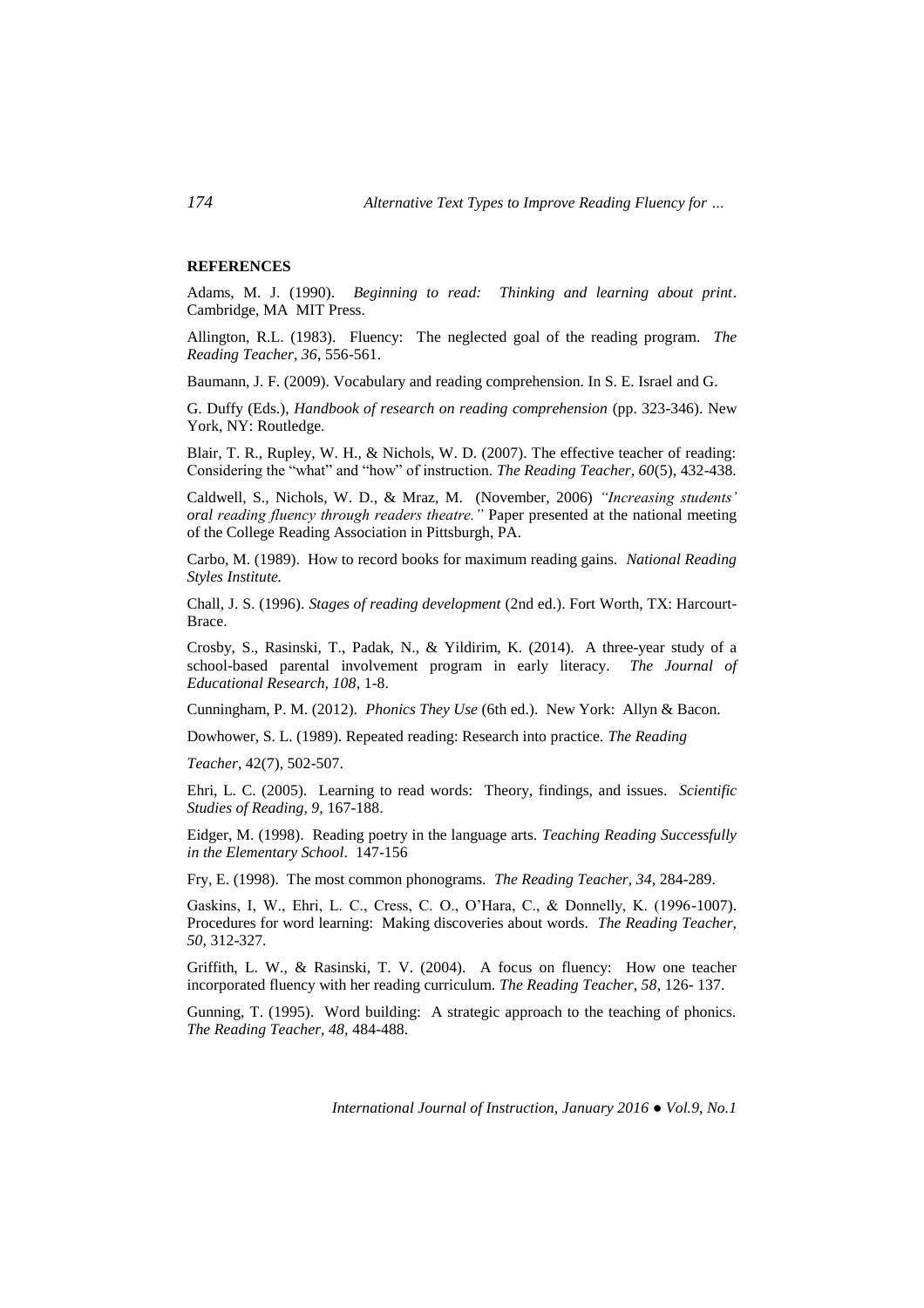Gunning, T. (2008). *Creating literacy instruction for all students* (7<sup>th</sup> ed.). New York: Pearson.

Hoffman, J. V., & Isaacs, M. E. (1991). Developing fluency through restructuring the task of guided oral reading. *Theory Into Practice*, 30(3),185-194.

Holdaway, D. (1979). *The foundations of literacy*. Sydney: Ashton Scholastic.

Hook, P. E., & Jones, S. D. (2002). *The Importance of Automaticity and Fluency For Efficient Reading Comprehension*. Perspectives. Retrieved October 12, 2005 from [http://www.resourceroom.net/readspell/2002\\_automaticity.asp.](http://www.resourceroom.net/readspell/2002_automaticity.asp)

Iwasaki, B., Rasinski, T., Yildirim, K., & Zimmerman, B. (2013). Let's bring back the magic of song for teaching reading. *The Reading Teacher, 67*(2), 137-141.

Juel, C., & Minden-Cupp, C. (1999/2000). One down and 80,000 to go: Word recognition in the primary grades. *The Reading Teacher*, 53(4), 332-335.

Kuhn, M. R. (2005). A comparative study of small group fluency instruction. *Reading Psychology*, *26*, 127-146.

Kuhn, M.R., & Stahl, S. A. (2000). *Fluency: A review of developmental and remedial practices* (CIERA Rep. No. 2-008). Ann Arbor, MI: Center for the Improvement of Early Reading Achievement.

LaBerge, D., & Samuels, S. J. (1974). Toward a theory of automatic information processing in reading. *Cognitive Psychology*, 6, 293-323.

Levine, M. D., (2002). *Educational Care: A system for understanding and helping children with learning differences at home and school*: Boston, MA: Allyn & Bacon.

Martinez, M., Roser, N., & Strecker, S. (1999). "I never thought I could be a star": A

Readers Theatre ticket to reading fluency. *The Reading Teacher, 52*, 326-334.

May, F. B. (1998). *Reading as Communication to Help Children Write and Read*: New Jersey: Prentice Hall.

National Reading Panel. (2000*). Report of the National Reading Panel: Teaching children to read. Report of the subgroups*. Washington, DC: U.S. Department of Health and Human Services, National Institutes of Health.

Nichols, W. D., Rupley, W. H., & Blair, T. (2005). *Reconceptualizing Phonics Instruction from a Constructivist View.* Pre-convention institute # 16 paper presented at the International Reading Associations annual conference in San Antonio, TX.

Padak, N., & Rasinski, T. (2004). Fast Start: A promising practice for family literacy programs. *Family Literacy Forum, 3*, 3-9.

Paige, D. D. (2011). "That sounded good!" Using whole-class choral reading to improve fluency. *The Reading Teacher, 64*(6), 435-438.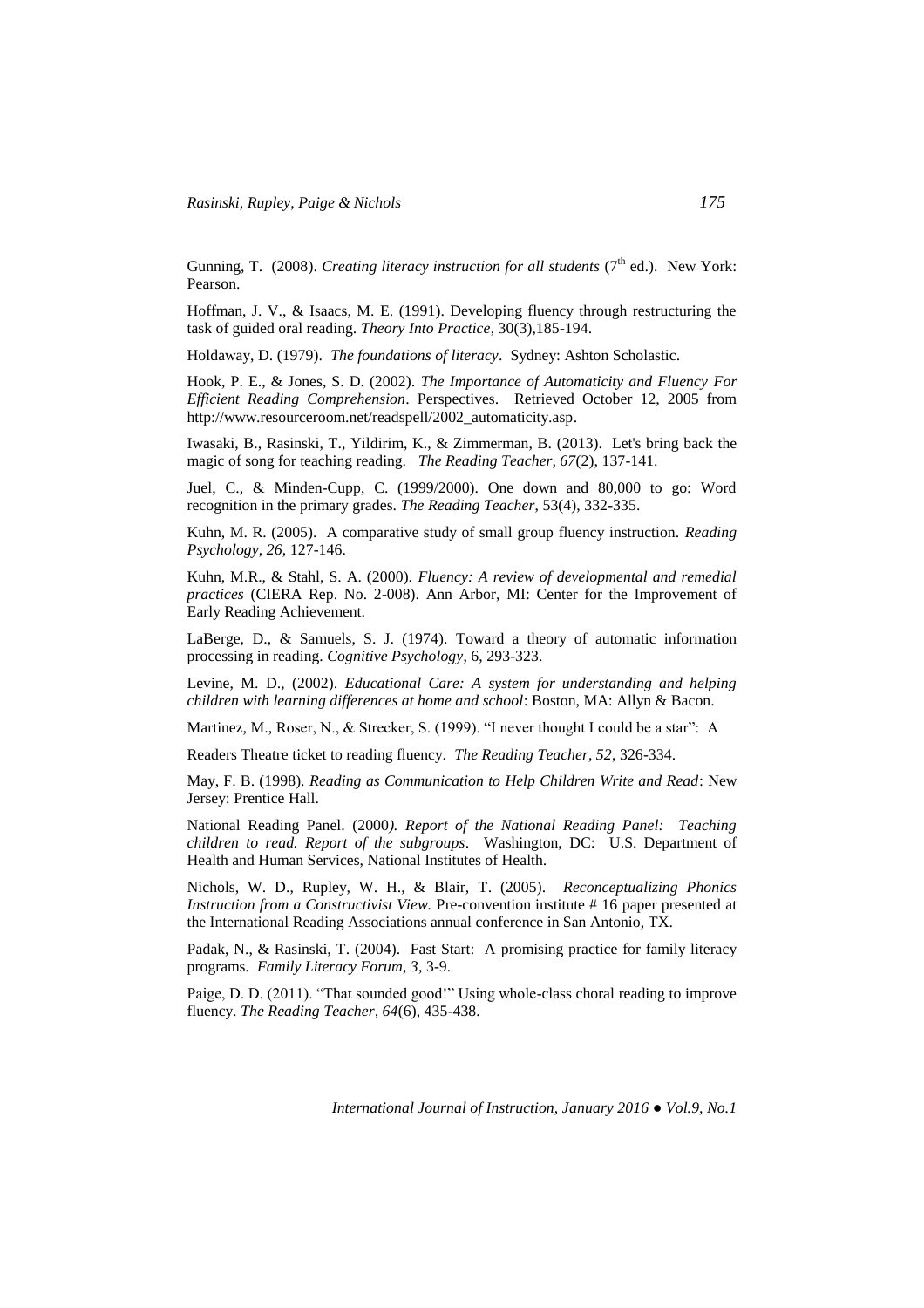Pinnell, G. S., Pikulski, J. J., Wixson, K. K., Campbell, J. R., Gough, P. B., & Beatty, A. S. (1995). *Listening to children read aloud*. Washington, DC: U.S. Department of Education, Office of Educational Research and Improvement.

Rasinski, T. V. (2000). Speed does matter in reading. *Reading Teacher*, 54(2), 146-150.

Rasinski, T. V. (2006). Reading fluency instruction: Moving beyond accuracy, automaticity, and prosody. *The Reading Teacher, 59*, 704-706.a

Rasinski, T. V. (2010). *The fluent reader: Oral and silent reading strategies for building word recognition, fluency, and comprehension (2nd ed.)*. New York: Scholastic.

Rasinski, T.V. (2012). Why reading fluency should be hot. *The Reading Teacher, 65,*  516-522.

Rasinski, T. V., & Hoffman, J. V. (2003). Theory and research into practice: Oral reading in the school literacy curriculum. *Reading Research Quarterly, 38*, 510-522.

Rasinski, T. V., Reutzel, C. R., Chard, D. & Linan-Thompson, S. (2011). Reading Fluency. In M. L. Kamil, P. D. Pearson, B. Moje, & P. Afflerbach E (eds), *Handbook of Reading Research, Volume IV* (pp. 286-319). New York: Routledge.

Rasinski, T., Rupley, W. H., Nichols, W. D. (2012). *Phonics and Fluency Practice with Poetry.* New York: Scholastic.

Rasinski, T., & Stevenson, B. (2005). The effects of Fast Start Reading, A fluency based home involvement reading program, on the reading achievement of beginning readers. *Reading Psychology: An International Quarterly, 26,* 109-125.

Rasinski, T. V. & Zimmerman, B. (2013). What's the perfect text for struggling readers? Try poetry! *Reading Today, 30,* 15-16.

Richek, M. A., Caldwell, J. S., Jennings, J. H., & Lerner, J. W. (2002). *Reading Problems: Assessment and Teaching Strategies*. Boston, MA: Allyn & Bacon.

Schreiber, P.A. (1991). Understanding prosody's role in reading acquisition. *Theory into Practice, 30,* 158-164.

Snow, C. E., Burns, M. S., & Griffin, P. (1998). *Preventing reading difficulties in young children.* Washington, DC: National Academy Press.

Stanovich, K. E. (1993/94). Romance and reality. *The Reading Teacher*, 47(4), 280- 291.

Unrau, N. (2004). *Content Area Reading and Writing: Fostering Literacies in the Middle and High School Cultures*: New Jersey: Pearson Prentice Hall.

Valencia, S. W., & Buly, M. R. (2004). Behind test scores: What struggling readers really need. *The Reading Teacher* , 57, 520-531.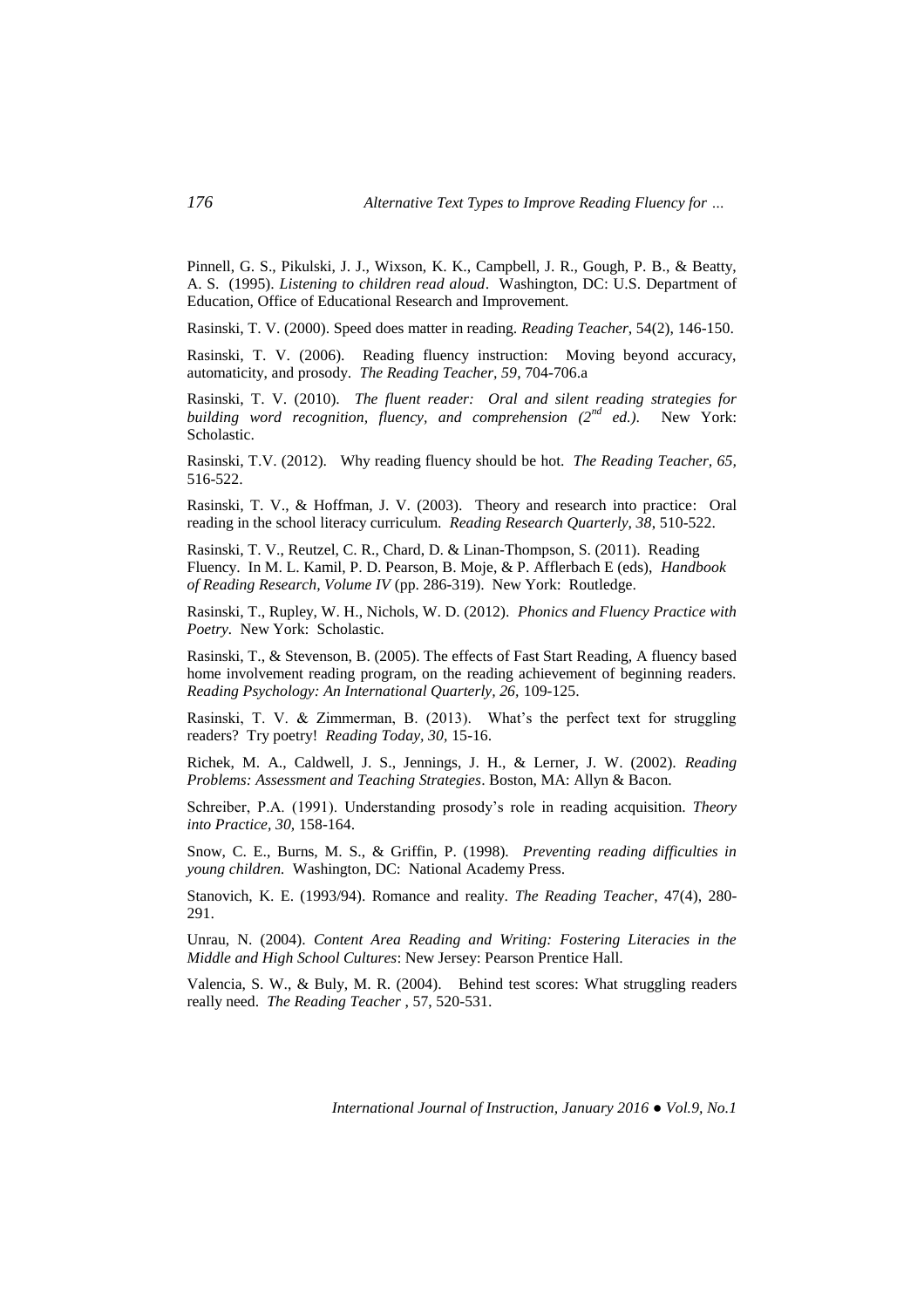Vasinda, S., & McLeod, J. (2011). Extending readers theatre: A powerful and purposeful match with podcasting. *The Reading Teacher, 64*, 486-497.

Wilfong, L.G. (2008). Building fluency, word-recognition ability, and confidence in struggling readers: The Poetry Academy. *The Reading Teacher, 62*(1), 4–13.

Young, C., Mohr, K., & Rasinski, T. (2015). Reading Together: A successful reading fluency intervention. *Literacy Research and Instruction, 54,* 67-81.

Young, C., & Rasinski, T. (2009). Implementing readers theatre as an approach to classroom fluency instruction. *The Reading Teacher, 63*(1), 4–13.

Zimmerman, B., Rasinski, T. & Melewski, M. (2013). When kids can't read, what a focus on fluency can do. In E. Ortlieb and E. Cheek (eds.). *Advanced literacy practices: From the clinic to the classroom* (pp. 137-160). Bingley, UK: Emerald Group Publishing.

#### **Turkish Abstract**

### **Okumada Becerikli'den Zorlanan Okuyuculara Kadar Okuyucular İçin Okumada Akıcılığı Sağlamak İçin Alternatif Okuma Metinleri**

Bu makale kafiyeli şiir ve geleneksel olarak kullanılan anlatı ve bilgi metinlerin ötesinde diğer metinleri kullanarak okuma akıcılığını geliştirmek için teorik ve araştırma literatürüne dayanarak öğretim önerileri ve stratejileri sunmaktadır. Okuyucuların okumadaki akıcılığındaki eksiklik iyi anlamayı ve genel okumada yetkinliği engelleyen büyük bir engel olabilir. Bütün okuyucular için, okuma yetkinliğinde gelişme okuma becerisinde de gelişmeyi getirmektedir (Stanovich, 1993/1994). Bu sürekli okuma başarısı süregelen okuma gelişmesine neden olmaktadır, fakat birçok zorlanan okuyucu başarılı uygulamaları getiren okumada otomatiklik ve akıcılık düzeyine geçememektedirler. Pratik eksikliği okuduğunu anlamayı engellemektedir. Okuyucuların okuduğunu anlama yetenekleri doğru ve otomatik kelime tanıma ve ölçü kabiliyetlerinden etkilenmektedir (May, 1998; Stanovich, 1993/1994; LaBerge & Samuels, 1974; Schreiber, 1991). Tekrarlanan okuma pratikleri bu önemli akıcılık becerilerini geliştirmede önemli bir yoldur. Belirli metinler akıcılığın her iki yönünü geliştiren tekrarlanan okuma için özellikle uygundur.

**Anahtar Kelimeler:** akıcılık, yetkin okuyucular, zorlanan okuyucular, şiir, ses bilim, anlama

#### **French Abstract**

### **Des types de Texte Alternatifs versent Améliorer l'Aisance Lisant versent Compétent aux Lecteurs Luttant**

Cet article offre des suggestions d'instruction et des stratégies basées sur la recherche et la littérature théorique pour développer l'aisance lisante à l'aide de la poésie rimante et d'autres textes au-delà du récit et des textes informationnels qui ont été traditionnellement utilisés pour lire l'instruction.Le manque des Lecteurs d'aisance dans la lecture peut être un obstacle monumental à la compétence dans la bonne compréhension et en général la lecture de la compétence. Pour tous les lecteurs il est bien établi que comme ils progressent dans la compétence lisante leur capacité de lecture grandit (Stanovich, 1993/1994). Ceci a continué à lire le succès engendre la croissance de lecture continue; cependant, beaucoup de lecteurs luttants ont